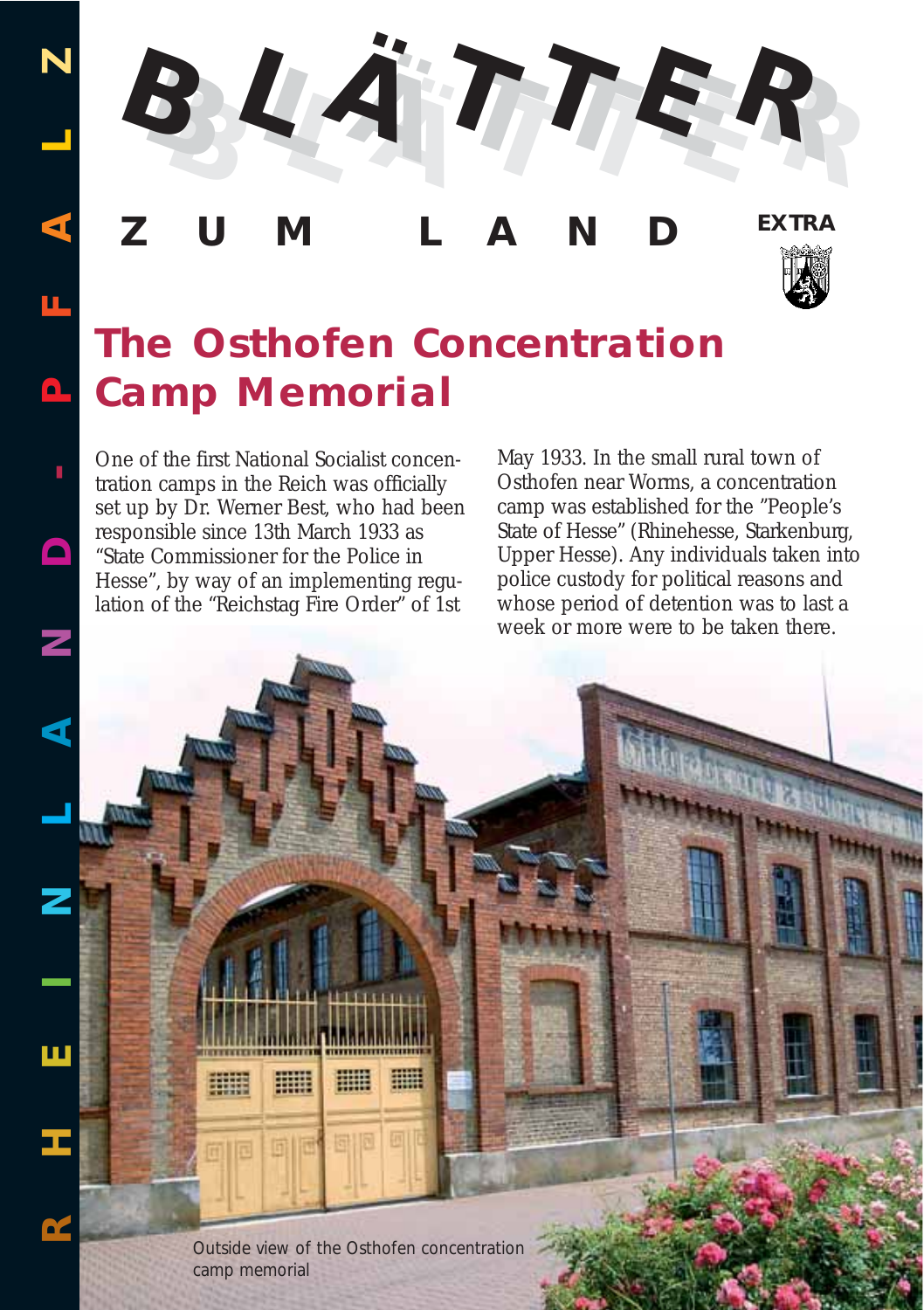#### **Previous history**

Best, who had a PhD in law and who, after the "Seizure of power" in Hesse on 6th March, was initially appointed special commissioner for the Hessian police. From July 1933 he was responsible, as state police chief, and was considered within his party as an expert in combating political opponents and on security issues. As early as the 5th August 1931, at a meeting of leading Hessian National Socialists, including the deputy Gauleiter, Wassung and the Offenbach district leader and economics expert, Wilhelm Schäfer, the then junior barrister, Best had announced his plans as to what measures were to be taken by the NSDAP after a take-over of power. According to the recorded scena-



*Werner Best in the mid thirties Source: Hessian state archive, Darmstadt*

rio, Best assumed that a communist attempt to topple the government would be thwarted. "In order to rescue the people" armed National Socialist groups would have to seize power and declare a state of emergency. "SA, territorial reserve units etc., "were to be given unlimited executive powers. "Resistance will be

punishable by death as a matter of course". Those who did not hand in their weapons within 24 hours were likewise to be shot as well as any members of the public service who took part in strikes or acts of sabotage. For this purpose, military courts were to be set up. Several meetings about this issue took place at the Boxheimer Hof near Bürstadt/ Lampertheim, not far from Worms, involving the tenant, Richard Wagner. Wilhelm Schäfer handed over the document to the Hessian police. This was an act of vengeance.

Best had forced Schäfer to resign from the Hessian parliament on account of non-disclosed previous convictions and submission of a false doctorate diploma. In the spring of 1933, at the instigation of Best, Wilhelm Schäfer was taken into protective custody. Schäfer was even temporarily accommodated in the Osthofen concentration camp. When Schäfer's body was discovered near Neu-Isenburg in July 1933, Best was linked to the murder. "His ineptitude" in this affair gave his opponent, the Gauleiter Jakob Sprenger, the excuse, in autumn 1933, to dismiss Best from the Hessian police service.

The publication of the text known as the "Boxheim document" after the place where it was produced caused great waves in Hesse and throughout the Reich for a short time. Best was suspended from the state service and proceedings were initiated against him for high treason.

*The "Datterich", a weekly publication for Hesse, published a caricature on 4th December 1931 which dealt critically with the "Boxheim Document." Source: Hessian State Archive, Darmstadt*

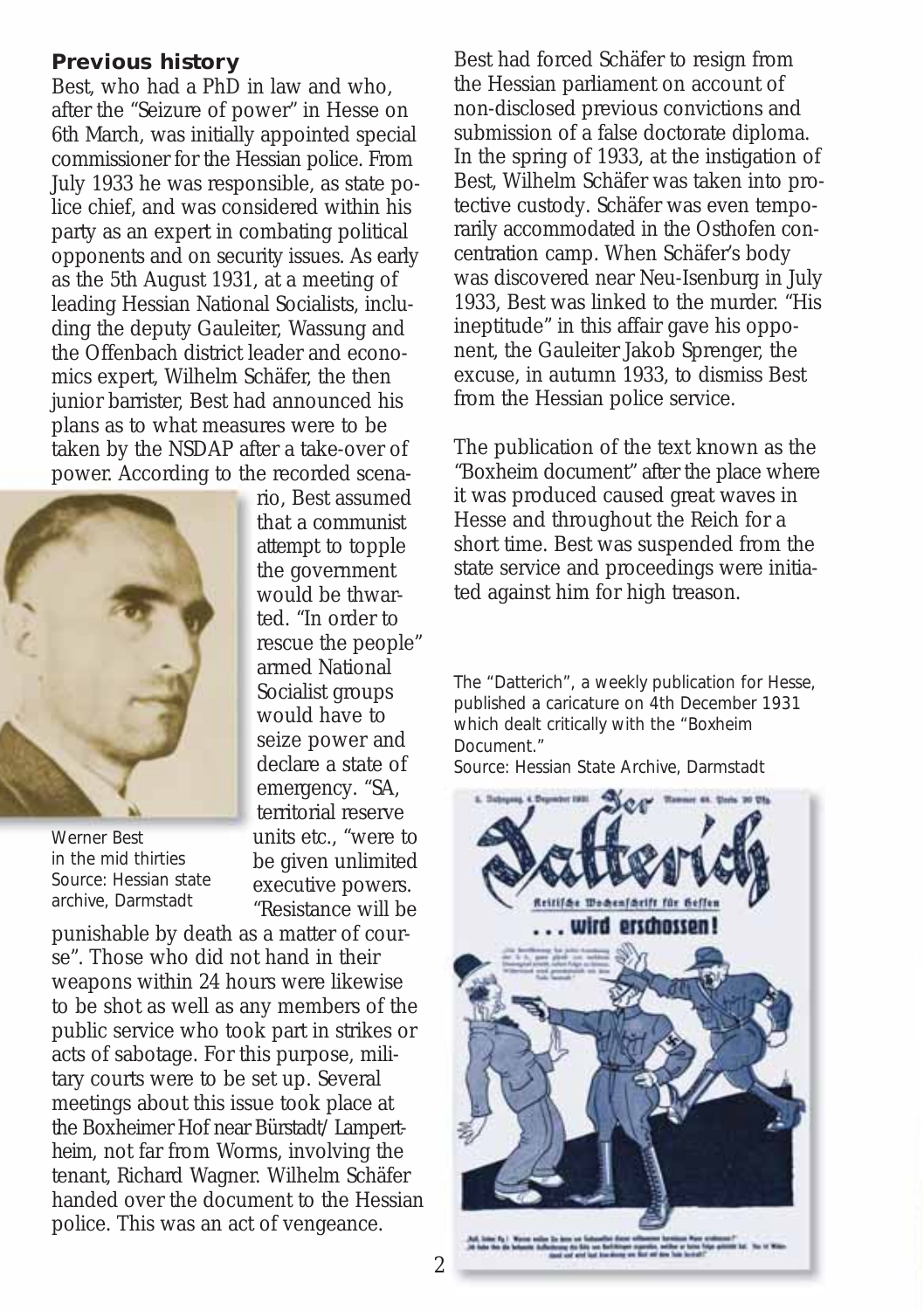However, this was overruled in October 1932 for lack of evidence. Finally, this affair attracted Hitler's attention to the young notary whose further career in the SS was continually advanced.

Immediately after his appointment as Chief of Police in Hesse, Best was able to put his ideas of "fighting opponents" into practice. To do this he could avail himself of the emergency measure overruling essential basic rights, which was quickly passed by the Reich president von Hindenburg on 28th February 1933, the day following the Reichstag's fire. With the legalised restrictions on personal freedom contained in this measure, widespread arrests were made allegedly to "protect people and state".

The wave of arrests that followed throughout the Reich put hundreds of the most well known communist functionaries under lock and key even before the Reichstag elections scheduled for the 5th March. Several functionaries of leftist parties and of the trade unions were, however, also arrested. Finally, this so-called "Reichstag fire order" was used as the excuse to confiscate the Reichstag mandates of the German communist party (KPD) after the elections. The elections, which gave rise to twelve years of dictatorship and tyranny involving violent crimes, the extent of which had been inconceivable up until to that time, can therefore, in no way be described as "free".

The result of the Reichstag election and the "Reichstag fire Order", § 2 of which also permitted intervention in Länder legisla-

*This outside view of the concentration camp could be bought as a picture postcard at the camp and posted.*

tion, created the bases for the "seizure of power" in Hesse and the takeover by Best of the key positions in the police for "combating opponents" and issues of security.

## **The establishment of the Osthofen concentration camp**

Why Osthofen? Why did Best decide on the community of just 5000 inhabitants as the site for the only state concentration camp for the entire "People's State of Hesse", with its seat of government in Darmstadt?

Certainly the situation regarding the transport links of the town, positioned as it was on the railway line with direct connection to the main road between Mainz and Worms, was at least acceptable. The proximity to the industrial town of Worms with its high proportion of workers may also have played a part, because the town was, after all, considered as a "red stronghold" before 1933. On the other hand, the fact that the Osthofen NSDAP had already created a fait accompli there at the beginning of March was probably the more decisive factor.

On 6th March, just one day after the Reichstag elections, which had given the NSDAP in Osthofen a distinctly better result compared with the Reich average, at 52.8%, the local protagonists of this party had imprisoned practically the entire SPD parliamentary group without any legal basis, in the now empty, former paper factory. The factory was owned by a Jewish manufacturer from Osthofen. At the time of its official opening on 1st May 1933, the camp had been in existence for almost two months.

**COMMUNISMER SHOFFIN**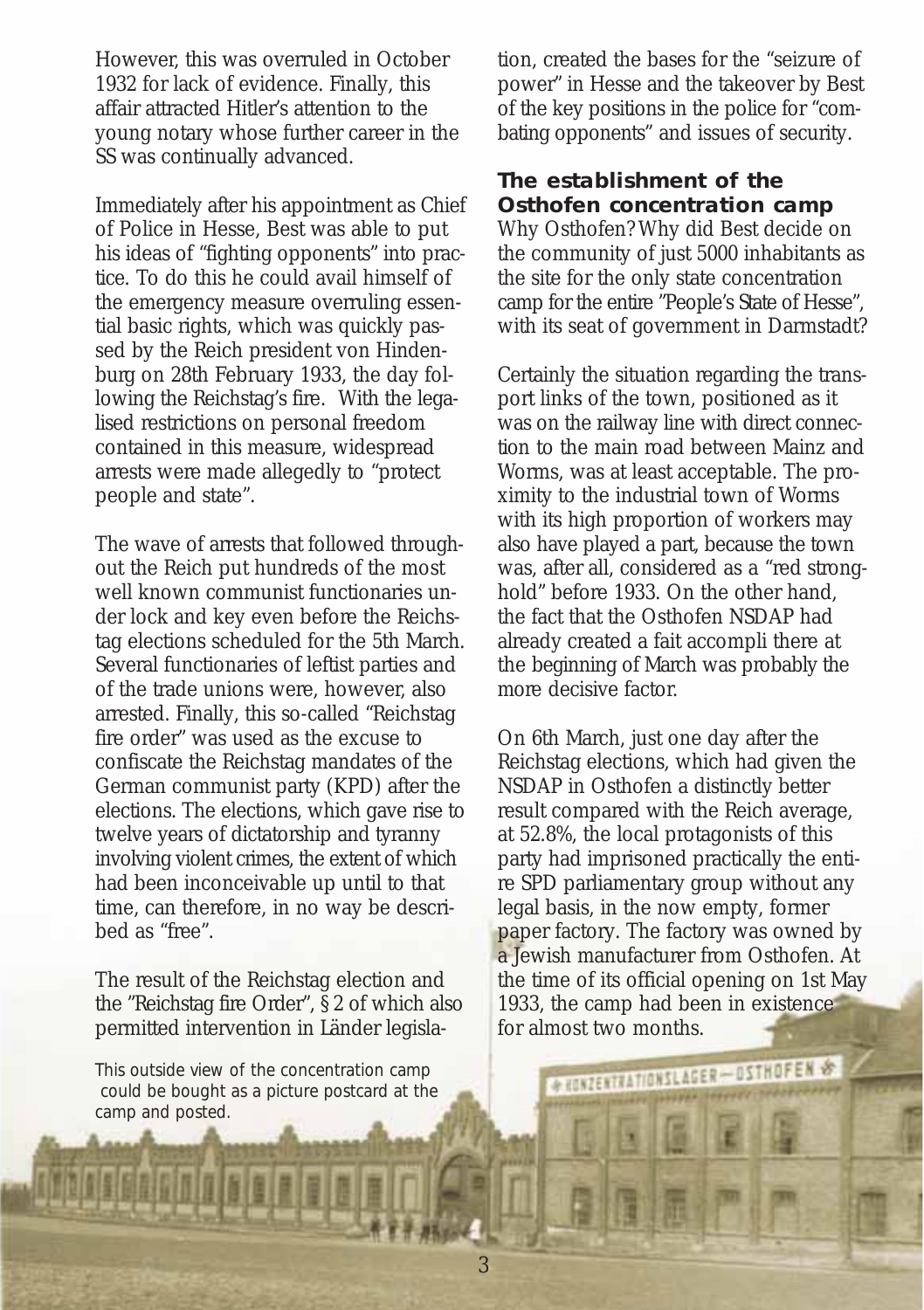At least 250 people, the majority from Osthofen, Worms, Alzey and the surrounding area had already been taken to the concentration camp as early as March and April either on foot or in collective transports on lorries.

Even at the beginning of April 1933 Best, in reply to an enquiry from the Social Democratic "Mainzer Volkszeitung" had his office officially deny knowledge of the existence of a concentration camp in Osthofen. On 20th April, however, he instructed his newly created "central police headquarters" - the independent political police, which had been separated out from the general police and expanded in terms of personnel and their authority - as well as all district offices, to deliver a total of 100 prisoners to Osthofen, according to a set formula. For this campaign of arrests, essentially workers, but no functionaries or "repeat cases" were to be handed over. At the end of the day, these men were intended to be released again only a few days later on 1st May, on the "day of national work and reconciliation", which was stage-managed throughout the Reich

by the National Socialists for propaganda purposes. Thus, the Hessian regional press, which had already been tamed, then celebrated the release of 115 prisoners from the Osthofen concentration camp on 1st May as a "special surprise". Many of them were re-arrested on the 2nd May following the crushing of the trade unions and were transported to Osthofen.

### **Reporting by the press**

4

As early as its weekend edition on 22nd/ 23rd April 1933, the "Niersteiner Warte" in a well-illustrated whole page article under the heading "Approved school and correctional institution in Osthofen", reported in detail even though heavily glossed over, on the concentration camp. At the beginning of May, at the invitation of the Hessian State Press Office, representatives of the press inspected the Osthofen concentration camp. In the days that followed, the population in all parts of Hesse and beyond were able to read the official version of the meaning and purpose of this camp and of the conditions prevai-

*Alzey, spring 1933: Nazi opponents are transported on lorries accompanied by regular and special police to the nearby Osthofen concentration camp. Source: private*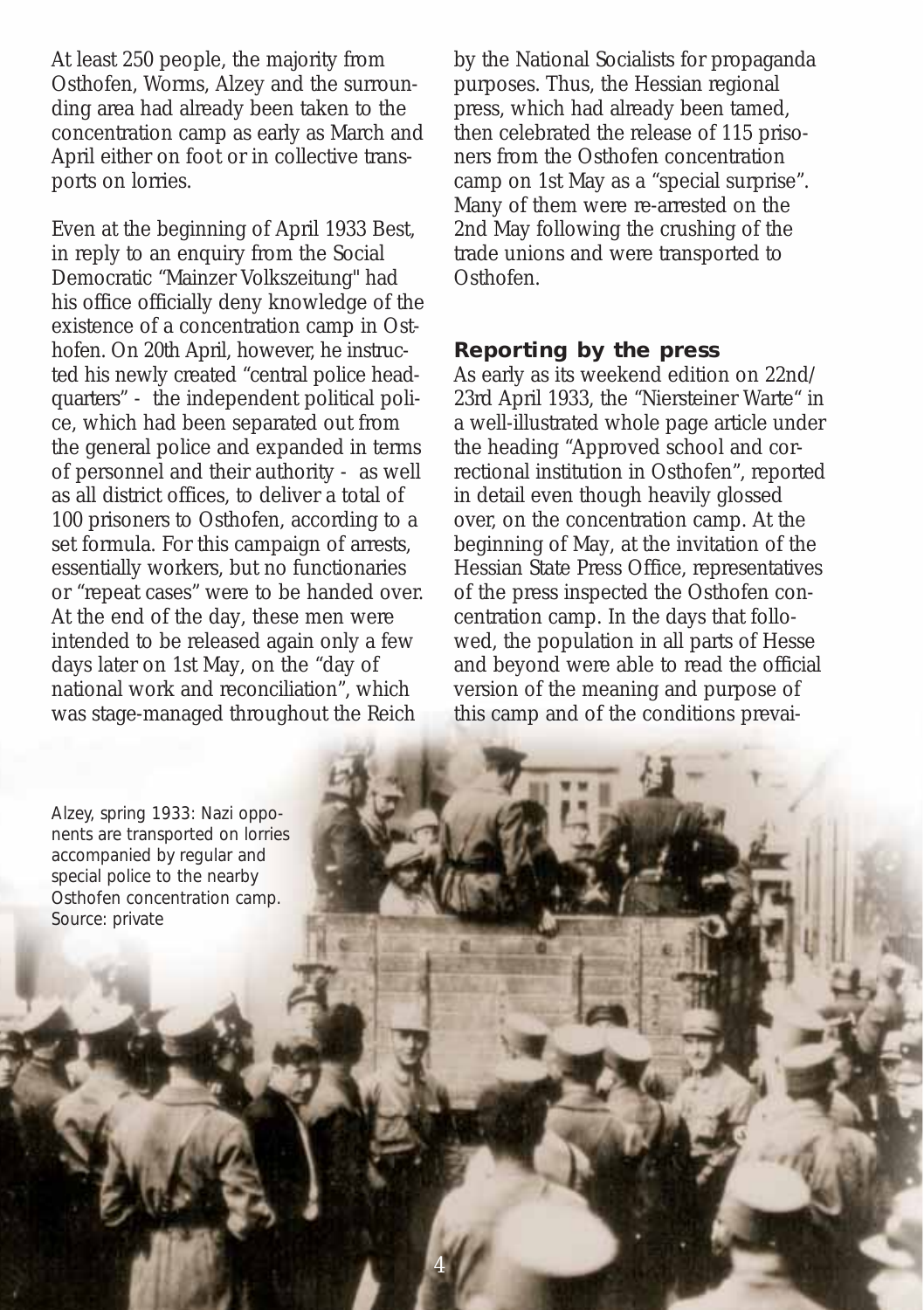ling there. Press reports followed on a daily basis of raids, house searches, arrests and removals to Osthofen. Even for rail passengers, the existence of the camp was made clearly visible by the huge letters of the inscription on the building. "There (is) still plenty of room in Osthofen" becomes the familiar slogan. Even in his carnival speech at the Mainz carnival on 18th November 1933, Seppel Glückert warned against "the Worms region". In other words, the existence of this early camp was in no way kept secret. On the contrary, the targeted warning and at the same time played down information was intended to prevent the "national comrades" from offering effective resistance at a time when the position of the national socialist dictatorship was still not secure by any means.

Abroad people reacted with consternation to the establishment of concentration camps and the persecution of Jews and political opponents of the national socialists. Worms was given special mention in the international press as a place of particular terror. Osthofen was also mentioned in the "Brown Book of the Reichstag fire and Hitler terror", which was published in August 1933 in Basle. Neither the maltreatment of Carlo Mierendorff in Osthofen, nor the torture suffered by Siegfried Resch on his arrest by the Worms SS, was con-

*Prisoners from the ranks of Communists and Social Democrats in Worms being closely guarded by SA-men, some of whom were in uniform, special police and regular police officers on their way to the Osthofen concentration camp.* 

cealed abroad. The protest notes handed over through the foreign embassies resulted in release in the case of the Worms Jew, Resch, on account of his Polish citizenship. In other cases as with Mierendorff, the protests were rejected by the Germany embassy.

# **Camp management and guards**

By his order of 1st May, Best appointed the Osthofen SS-Sturmbannführer, Karl d'Angelo, who had, for a time, been chairman of the local NSDAP group before 1933, as honorary camp commandant and made him answerable to the official supervision of the Worms police station. D'Angelo, who was well acquainted with Best (both had belonged to the Hessian NSDAP group in the state parliament since 1931), had already named himself camp commandant even before his official appointment. Best entrusted the management and calling up of the camp guard from the ranks of the hurriedly sworn in special police to the Worms police station, headed by the police chief, Heinrich Maria Jost. The national socialist had been appointed to this position following the removal from office of his predecessor, the social democrat, Heinrich Maschmeyer. Maschmeyer, apart from losing his job and the financial sacrifices that this involved, had to tolerate countless humiliations as a prisoner at the Osthofen concentration camp.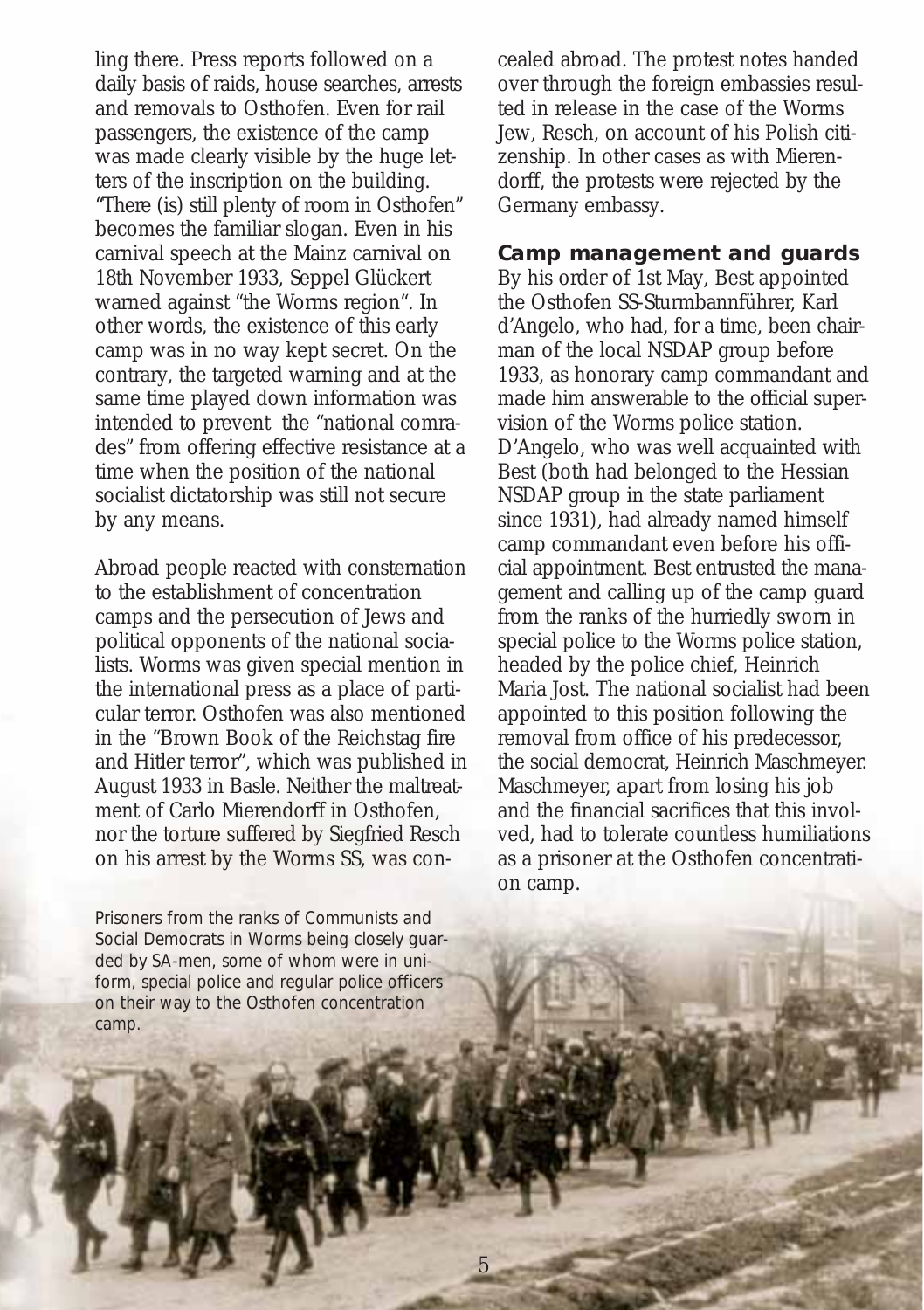The merchant, Heinz Ritzheimer, a native of Worms and administrative officer of the SS-Sturmbann Worms, based in Osthofen also took over the office of administrative officer of the concentration camp on 31st March 1933. For this work he received remuneration of 2 Reichmarks a day with effect from the beginning of July 1933. The rest of the camp guards were paid 50 Pfennigs a day for their services. For those of the SS and SA-men, who were out of a job as a result of the economic crisis or personal insolvency, this would have been an attractive incentive. The SS-Sturmbann doctor, Dr. Reinhold Daum, who like Best and d'Angelo represented the NSDAP in the Hessian parliament from 1931 to 1933, was responsible for the medical care of the prisoners in the Osthofen concentration camp. For every sick prisoner on "his sickbay", he could charge 50 Pfennigs. However, it was not possible to talk of adequate medical care. The Worms sports reporter, Richard Kirn, described in detail in the Worms edition of the Neuer Mainzer Anzeiger, in 1946 the sufferings of a fellow prisoner, who, in spite of an acute, painful and severe kidney infection, was not treated by the doctor on hand, Dr. Daum. The principal duties of the doctor included signing pre-printed forms, which had to be completed when the prisoners arrived and were discharged. In spite of unmistakable signs of maltreatment, the arriving prisoners were certified as "healthy

and fit for detention" and when they were released, they were then certified as "healthy and fit for work". When they were arrested and during the subsequent interrogations, the Nazi opponents were often brutally beaten. Many prisoners were therefore delivered to the prison with clearly visible signs of maltreatment or returned from the interrogations bearing clear physical marks. Before a state police (Stapo) field office moved into the 1st floor of the concentration camp in December 1933, the prisoners were frequently taken to the SS barracks in Erenburgerstraße in Worms for interrogation or were sent to the Osthofen concentration camp via this much feared address. Where the Technical University is now situated, was the headquarters of the Gestapo field office for Worms. The head of this field office was senior detective sergeant [Kriminalobersekretär] Johann Johannes. The torture that was perpetrated in the cellars was amongst the worst memories of many former prisoners.

In the wake of the political power struggles in Hesse, the Hessian Gauleiter and Reich governor, Jakob Sprenger dismissed the incumbent Prime Minister Ferdinand Werner, Werner Best, who had only been appointed Regional Chief of Police in the summer, as well as almost the entire police management in the autumn of 1933. The office of Police Chief was no longer

*Armed SS guards in front of the concentration camp building. Photo from February 1934 Source: State Archive, Speyer*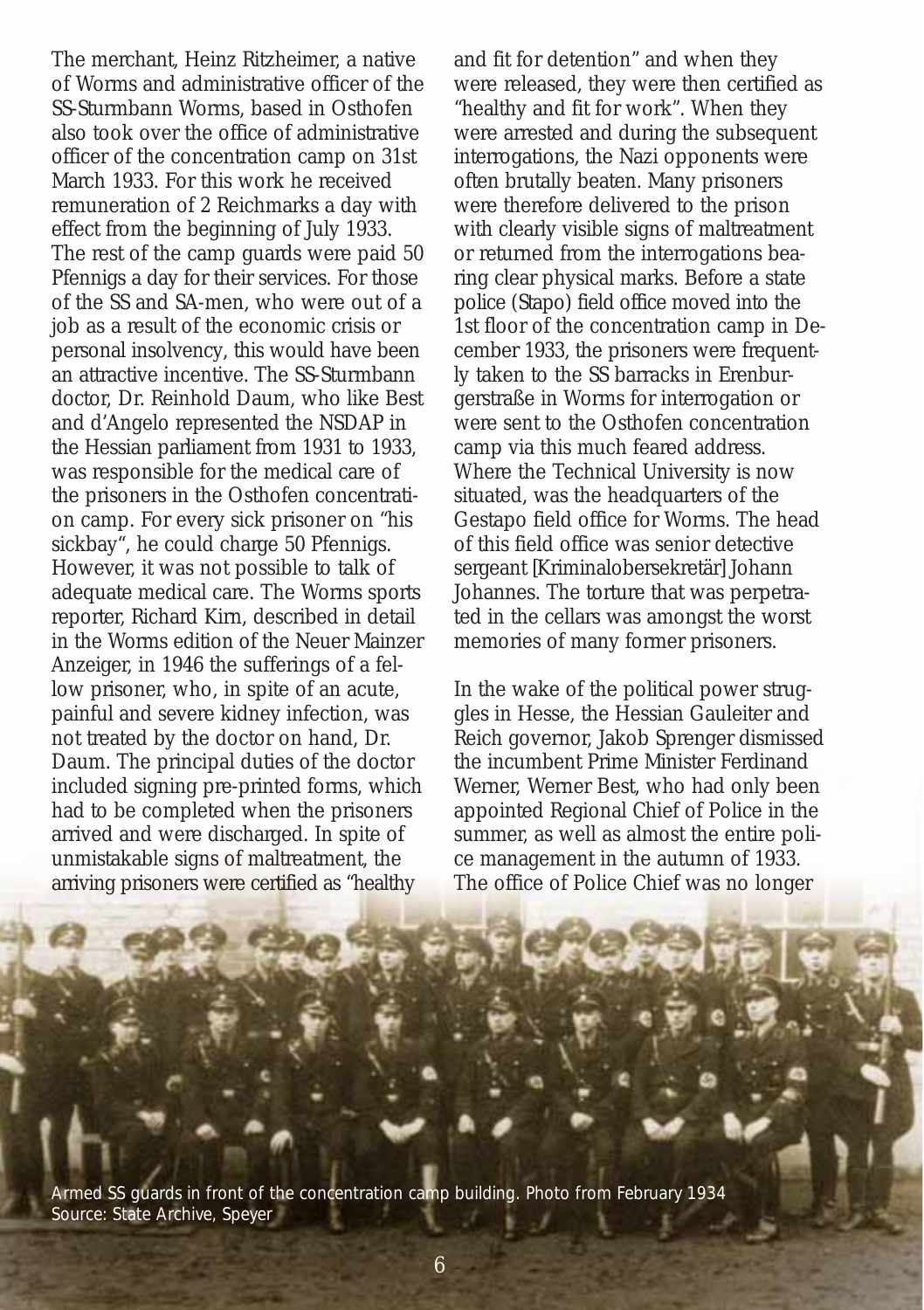occupied. The restructuring also had an effect on the management of the concentration camp in Osthofen: The SA guards were withdrawn from the guard service. In their place came SS-men from the Offenbach and Darmstadt special and guard detachment. These SS-men in particular, are very often linked by former prisoners to brutal assaults. The management of the camp was placed under the head of the Hessian Staff Office, Otto Löwer, an intimate friend of Sprenger. The Worms lawyer, Philipp Wilhelm Jung took on the position of Werner, who had been demoted from President to Prime Minister in the summer of 1933. In fact, Reich governor Sprenger was the only one who had any say in the matter. Even the ordering of protective custody and the committals to the Osthofen concentration camp were more highly centralised. From March 1934 onwards, only Minister of State Jung and the police station in Darmstadt were responsible for such things. The prisoners who were still committed by district offices and police stations were to be immediately released. However, this new order

probably no longer played such a big role, because the number of prisoners was constantly declining until in July 1934, what had probably been the first concentration camp in Nazi Germany was finally disbanded in the wake of the nationwide centralisation of the concentration camp system.

#### **The prisoners**

Under the Reichstag Fire Order and the provisions issued in the form of an implementing regulation to put protective custody into practice, the members and functionaries of the German Communist Party (KPD) which, whilst not officially banned, had had its structures broken up and were particularly severely affected by mass arrests. Therefore, the majority of prisoners in Osthofen also belonged to this political grouping. However, also severely hit by persecution and arrest were personalities of other leftist parties, who were known in their region, primarily those of the Social Democratic Party, the trade unions, members of the Black Red Gold Imperial Banner (Reichsbanner

*The Reich governor Jakob Sprenger (3rd from left), Minister of State Philipp Wilhelm Jung (4th from left), police inspector Otto Löwer (5th from left) half obscured. Source: Hessian state archive, Darmstadt*

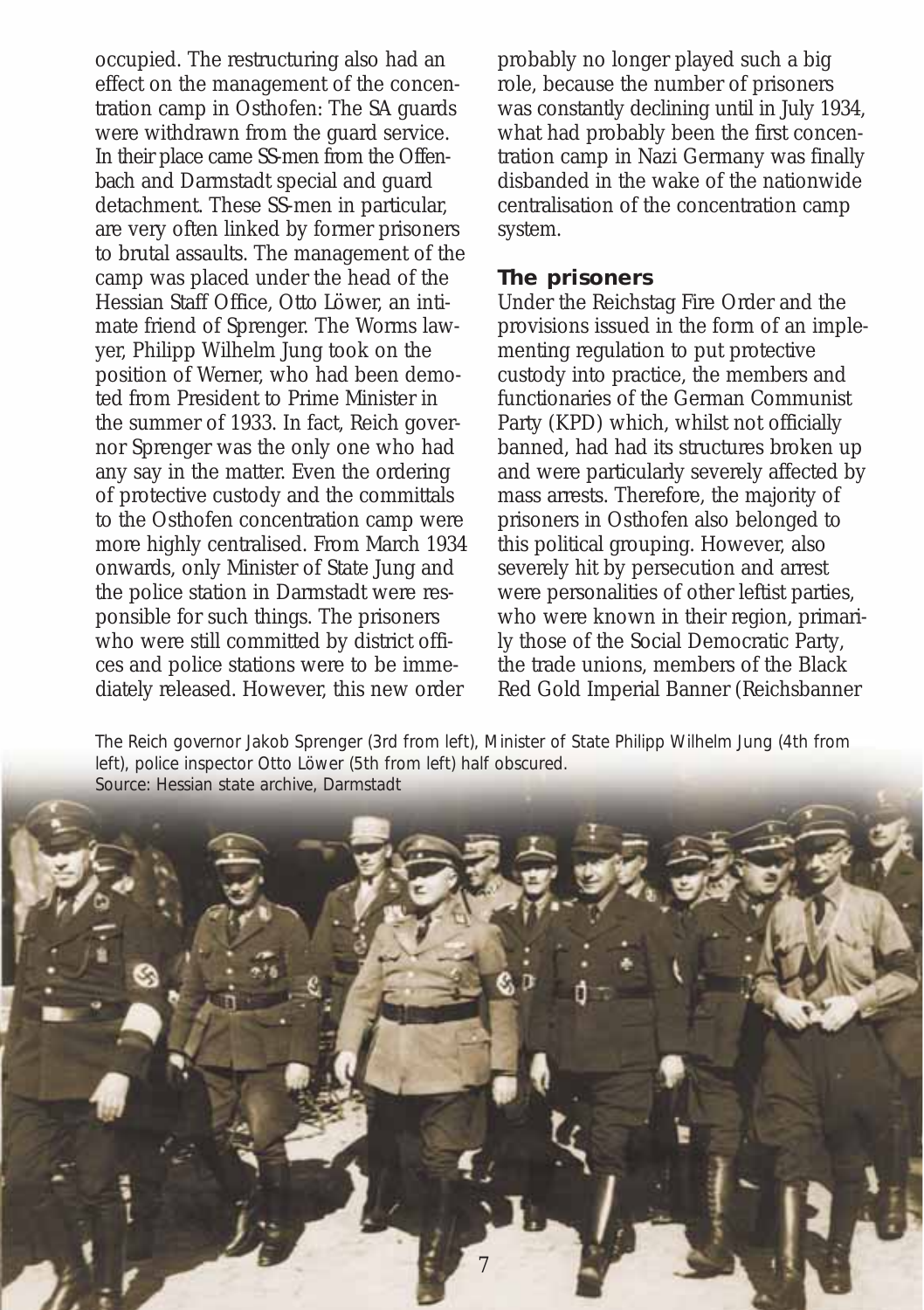Schwarz Rot Gold), which had been banned since March 1933 and of the Iron Front (Eiserne Front). Amongst the estimated 3000 prisoners, there was also evidence of seven women.

Of the 1600 prisoners in protective custody in Osthofen, whose names are recorded at the Memorial, there were 114 Jews. Many of them were initially arrested for political activities directed against the National Socialist regime. Most belonged to the SPD or the German Communist Party. By the end of August 1933 at the latest, state police chief Best had it publicly announced in Hesse under the heading "Warning to the Jews", that more Jews should be taken into police custody and brought to Osthofen. The Jews were beginning to ignore the "request to keep their distance" by approaching German girls (…). Thereafter the number of Jews in the Osthofen concentration camp rose dramatically. The accusations plucked out of the air and the stereotype reasons given were, in many cases, clearly racist and no longer covered by the original order, which only provided political reasons for imposing protective custody.

Following the voluntary winding up of the Centre Party in July 1933, as the last of the democratic parties, former supporters or members of the Catholic Centre Party were arrested from the summer of 1933 onwards and taken to the Osthofen concentration camp. Also now affected by persecution once the first wave of arrests had died down, were Christians, separatists or supposed separatists, Seventh Day Adventists, Jehovah's Witnesses, Sinti and individuals who had been picked up for begging.

# **Dr. Carlo Mierendorff**

As a strong opponent of National Socialism, the press officer at the Hessian Interior Ministry and SPD member of the Reichstag was first arrested on 7th March

1933 and dismissed from the state service. Following a temporary stay in Switzerland, Gestapo officers arrested Mierendorff on 13th June 1933 at a conspiratorial meeting in Frankfurt am Main and took him to Osthofen on 21st June."Here is your traitor to the workers!" With these words the Darmstadt SS delivered Mierendorff to Osthofen. During the first night, Mierendorff was so badly beaten and abused that he could hardly move the next day. Even talking was difficult for him. He therefore had to be transferred to the sickbay for several weeks. Following his discharge from sickbay, he became the focal point for his fellow social democratic prisoners. Via a contact person, the trade unionist, Hedwig Bardorf from Worms, he was in contact throughout his time at the concentration



*Carlo Mierendorff Source: Social Democratic archive (AdsD)*

camp with Emil Henk, who was one of the organisers of socialist resistance in the Heidelberg/Mannheim area. At the beginning of November 1933 he was transferred from Osthofen to the Börgermoor concentration camp in Emsland. Until his discharge in 1938 he had to suffer various other concentration camps. Unbroken by the long period of custody he became involved in German resistance at the beginning of the Second World War. He died on 4th December 1943 during an air raid on Leipzig.

#### **Abused and humiliated**

The accommodation and hygiene conditions in the Osthofen concentration camp were extremely primitive. The prisoners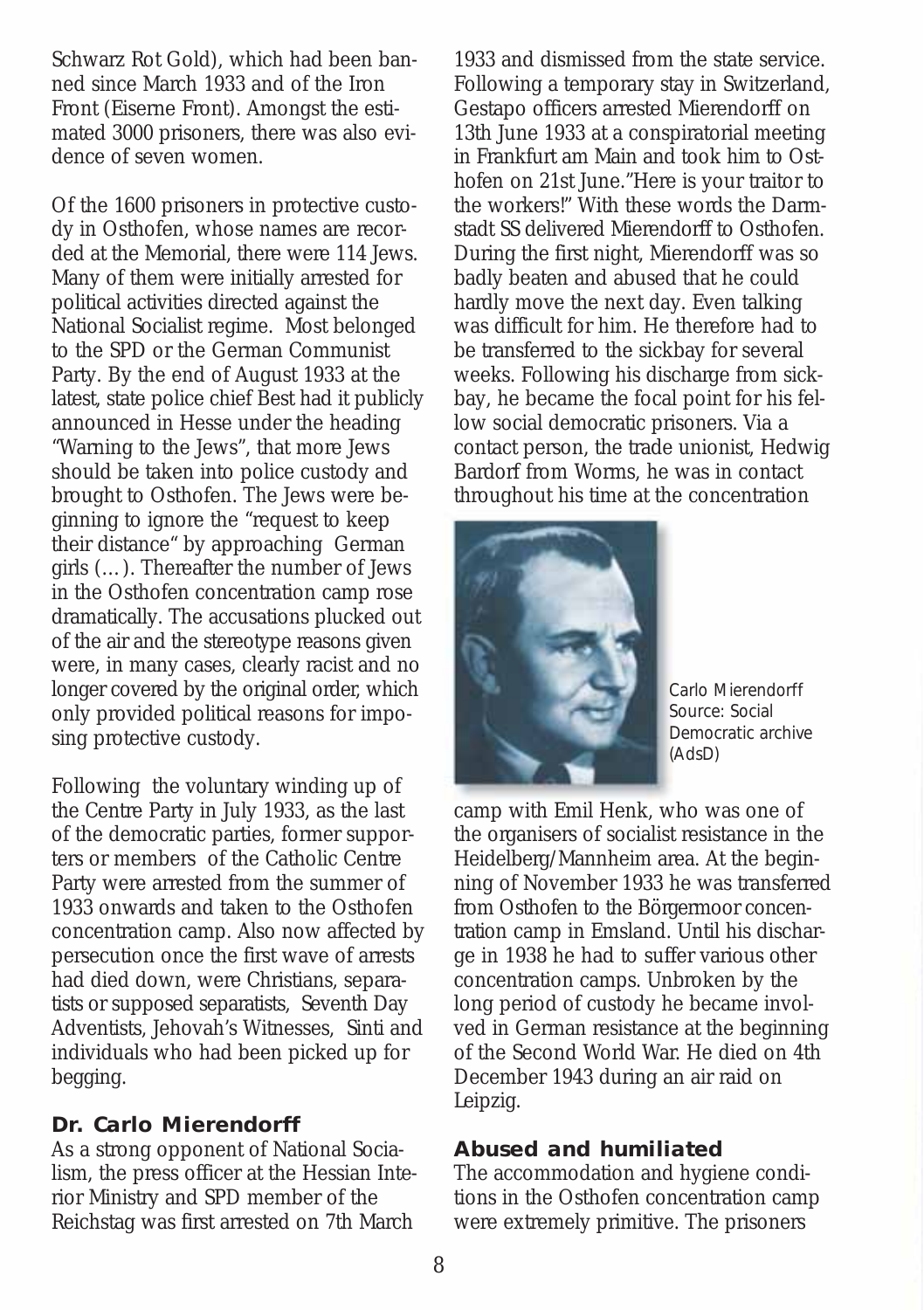slept in the factory hall, initially on the bare concrete floor, which was only covered with a thin scattering of straw and later the prisoners made two-tier plank beds, as well as tables and benches. As it became colder, they were given a blanket in addition to their straw mattress. In autumn, they built fireplaces for small stoves, which burnt wood, but in the draughty, damp cold hall, it never got warm. Many prisoners suffered from the cold and succumbed to kidney and bladder infections, some of which lasted a lifetime. In spite of the miserable conditions, no prisoner died at Osthofen. Even so, terror and disregard for any human dignity, beatings, kicks, withholding of food, bans on post and visits and even mock shootings dominated the camp routine of many prisoners. The Jews in particular, but also intellectuals and former state officials vilified as "big shots", suffered abuse and humiliation. At Yom Kippur, the supreme

Jewish fast day, a Jewish prisoner was beaten and forced to eat pork. At roll call, other Jewish prisoners were sworn at and insulted by the camp commandant and afterwards they had to climb into the stinking sewage pits and scoop out the faecal matter, armed only with food tins. As an additional punishment, after they had done their work, they were not allowed to be issued with any soft soap to clean their clothing or bodies. Deceitful intent lay behind this, as it did behind the paltry sanitary conditions. Three cold taps in the yard and next to them a mound of sand served as the washing facility for the camp, which was occupied by an average of 200 to 300 prisoners.

The former Worms police chief, Maschmeyer, was exposed to the derision of the populace in that he was forced to grind coffee whilst sitting in the road in front of the camp. The former Worms police com-

*This photo originates from a former prisoner at the concentration camp, Hans Rasp. He was photographed by a guard in front of the caretaker's house. The family of the caretaker of the shut-down paper mill continued to live on the site whilst it was a concentration camp.*

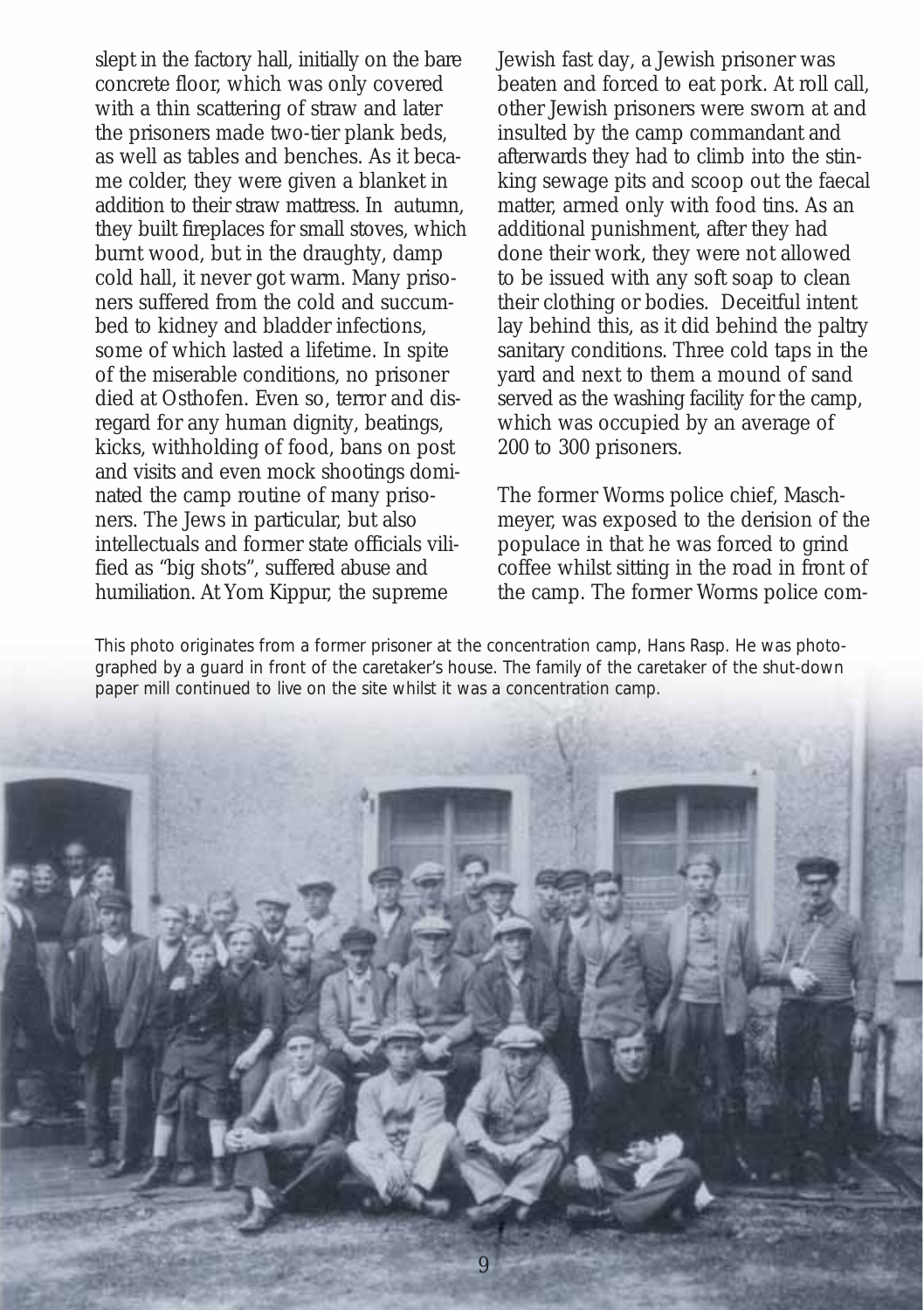missioner, Wilhelm Ruppert, who was almost 2 metres tall, was commanded to sweep the yard bent double, with a broom with a sawn off handle. And Carlo Mierendorff had to spend his days hammering nails straight, which his fellow prisoners had to deliberately bend for the purpose.

The average period of detention at the Osthofen camp was 2 to 6 weeks. At morning roll call, the prisoners were allocated to do work, which was necessary for the running of the camp. For example, they made camp furniture, took on cleaning work or mended and repaired, with the limited means available to them, the items



*The former Worms police chief, Heinrich Maschmeyer. Photo from 1930. Source: State archive, Speyer*

of clothing and shoes of their fellow prisoners. Other prisoners were allocated to various outside details. It was precisely the local national socialists, but in particular the camp commandant, Karl d'Angelo, who benefited from the cheap or even free labour. To a greater extent, prisoners were deployed to work in his Osthofen printing works. One work detail had to carry out building and plastering work in the building housing the office of the local NSDAP headquarters in the Mainzer Straße in Worms. Others were ordered to remove from the Gestapo cellars the blood of their fellow sufferers, who had been interrogated and tormented.

#### **Prisoner solidarity and escape**

Even worse conditions prevailed in the so-called Camp II, which was set up for the enforcement of "aggravated arrest" in the vicinity of the main camp, in an old, empty timber mill. During the very cold winter months, the prisoners accommodated there were transferred to the local court prison in Osthofen. Best imposed aggravated arrest particularly against "repeat offenders".

Where possible, the prisoners attempted to help each other against the terror of the guards. For example, they secretly brought extra food into Camp II to those imprisoned there, who suffered greatly from the meagre food rations. Prisoners, who were the subject of special "attention" from the guards or individual guards, were occasionally suggested to the SSperson responsible for labour allocation, Otto Krebs, for outside work details. This protected them from brutal attacks. Also, there were opportunities to escape when working outside the camp.

The escape of the Jewish lawyer from Mainz, Max Tschornicki, comes to mind. Thanks to the help of his fellow prisoners and his fiancée and the support of Osthofen citizens, he was able to escape from the camp on 3rd July 1933 and flee to the Saarland, which at the time was under

*Shoemaking in the Osthofen concentration camp; press photo of the Niersteiner Warte of 23rd/24th April 1933.* 

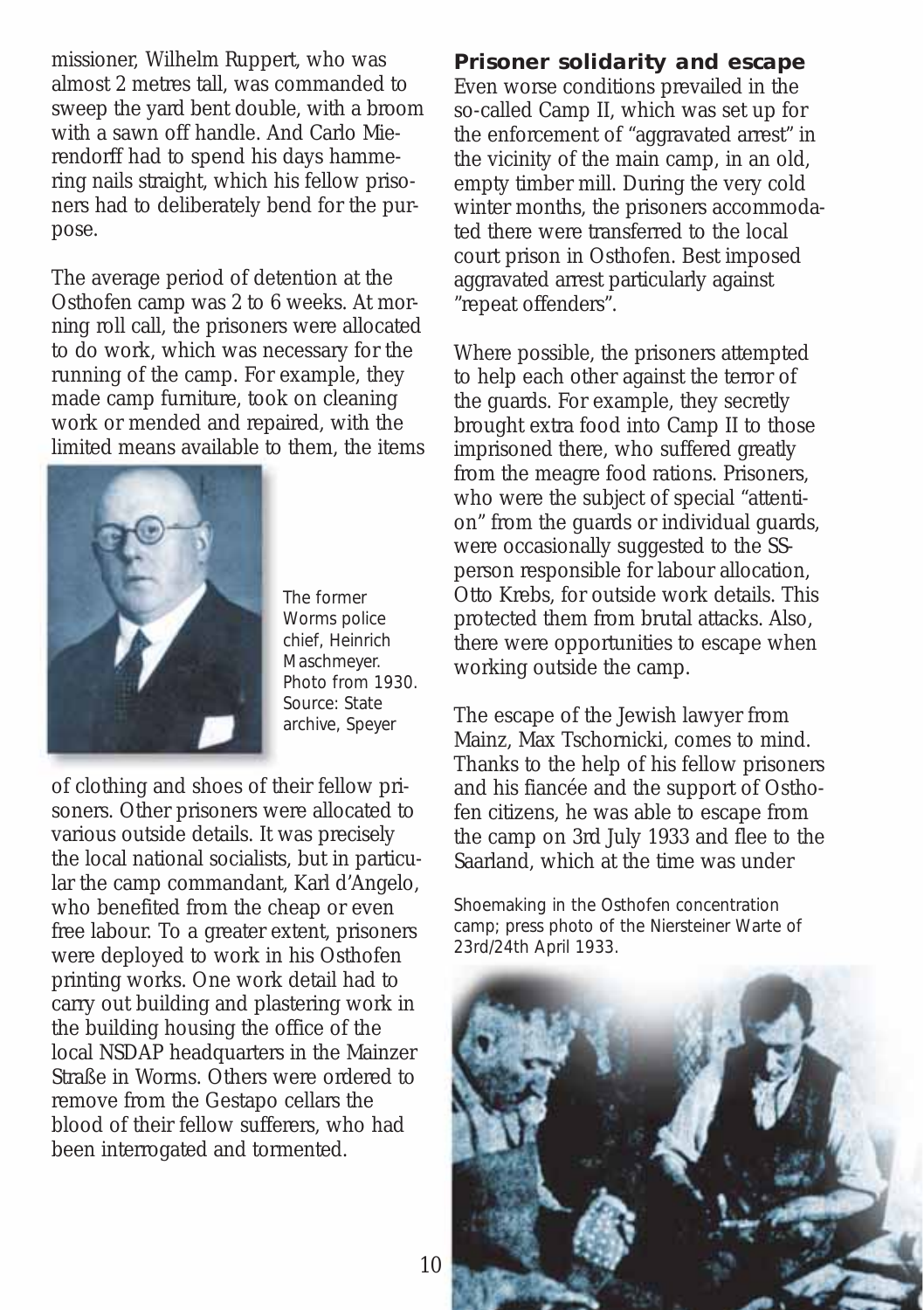French administration under a League of Nations mandate. The politically fearless social democratic lawyer had been a thorn in the flesh of the Hessian national socialists long before 1933. In countless political trials, he had courageously defended members of leftwing parties and brought charges against the Nazis for crimes. At the beginning of March 1933 he had criticised the "Reichstag Fire Order" in an article published in the social democratic Mainer Volkszeitung.

Tschornicki's escape took him in 1935 to the South of France following the incorporation of the Saarland into the German Reich. In France, he was discovered by German Gestapo officers and deported via Lyons on 11th August 1944 to the Auschwitz concentration camp. He died on 21st April 1945, just before the end of the war, in a sub-camp of Dachau from the consequences of dysentery and exhaustion.

The former district leader of the German Communist Party, who was well known in Worms, Wilhelm Vogel, will never forget the interrogation methods of Gestapo officer Johannes, to which he had been subjected at the Osthofen concentration camp. These interrogation methods forced him in 1933 to flee the Osthofen concentration camp immediately. He initially escaped to the Saarland. From there he went on to France in 1935. There he joined the Communist Resistance, which from its position in exile, maintained contact with the communists in Germany. When the Spanish Civil War broke out, he fought against the fascist Franco regime. After the defeat of the republican government, he was deported from Spain. He was interned several times but was able to escape. In Morocco he joined the British army in 1944 and finally returned with his unit, via Algiers, Palermo and Naples, to his home town of Worms.



*Willi Vogel's membership ID of the International Brigade. Source: Morweiser, Hermann / Ludwigshafen*

## **The end of the Osthofen concentration camp**

**BERTILING** 

In the wake of the attempted centralisation of the concentration camps, Heinrich Himmler, in May 1934, commissioned Theodor Eicke, Commandant of Dachau concentration camp to take over, reorganise and standardise the existing concentration camps. This was accompanied by the disbanding of most of the smaller camps. The Osthofen concentration camp was disbanded in July 1934 as one of the last early camps. Up to this point, the number of those in protective custody declined severely in the wake of the consolidation of the national socialist dictatorship as everywhere in the German Reich, including Hesse. At the time the concentration camp was closed, there were officially still 84 prisoners from the People's State of Hesse in protective custody. Some, such as Carlo Mierendorff, had in the meantime, been transferred to other camps. With the imposition of a daily reporting obligation, the majority of the prisoners had initially been released. Many of them were arrested, terrorised and abused again. Some of them did not survive the end of the national socialist dictatorship. They died in other concentration camps or in punishment battalions, into which they were forced "on probation". With respect to the guards of the Osthofen concentration camp, their work in the national socialist state was in no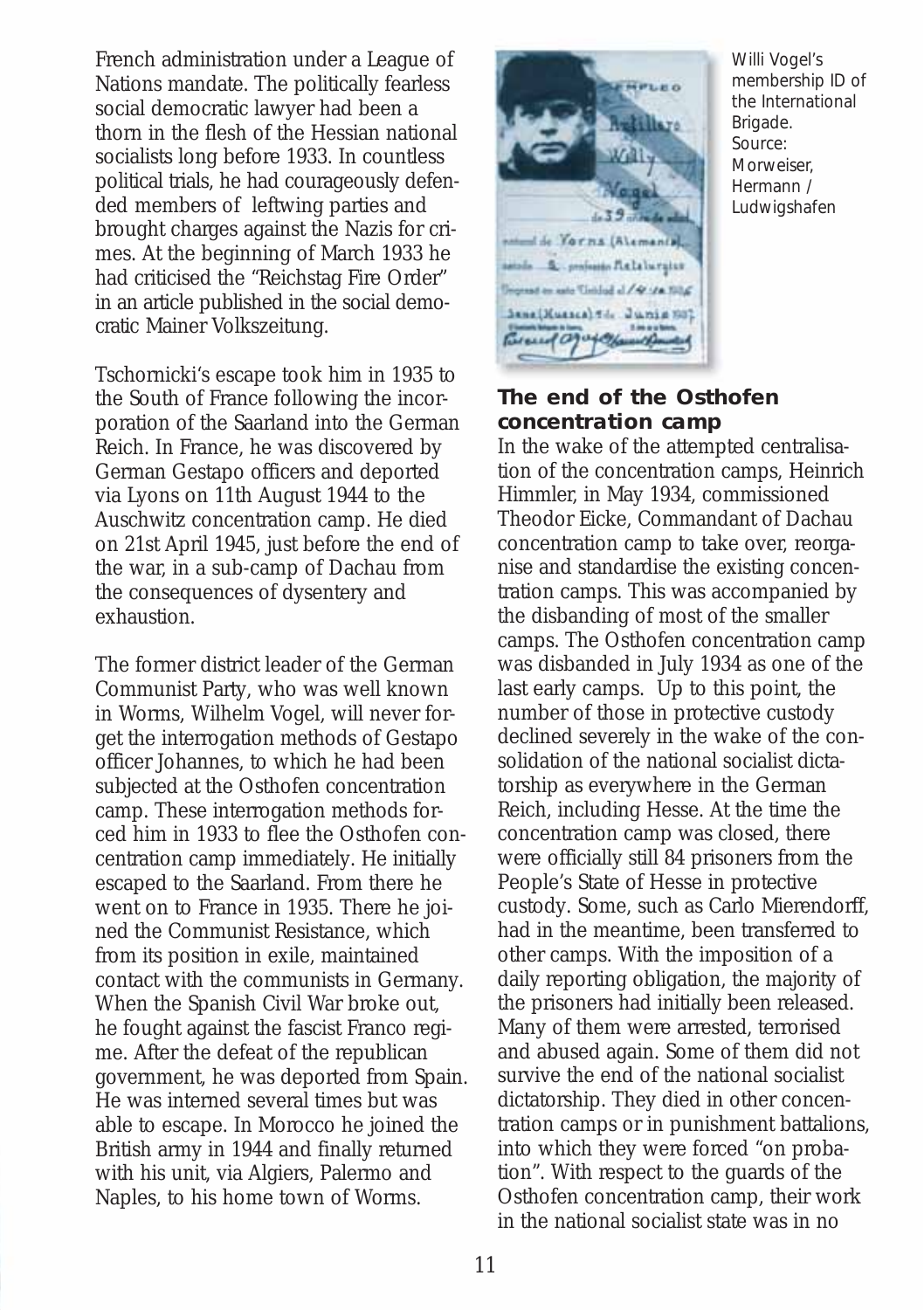way completed even after its closure. Many members of the camp guard were allocated other positions within the Hessian police or were taken on by the management of the Dachau concentration camp as guards. Karl d'Angelo was even camp commandant of the protective custody camp there. However, his career there ended abruptly. To the camp commandant, Theodor Eicke, he seemed to be "soft" and therefore totally unsuited for the position of commandant of the protective custody camp. Nevertheless, he was able to pursue a career in Nazi Germany. He advanced to become police chief in Cuxhaven and later in Heilbronn.

# **A novel: "The Seventh Cross" and the Osthofen concentration camp**

In her novel, "The Seventh Cross", first published in the USA in 1942, the Mainz author, Anna Seghers, created a literary monument to the prisoners in Osthofen. She was born Netty Reiling on 19th November 1900, the daughter of the respected Jewish art and antique dealer, Isidor Reiling and his wife, Hedwig. After having briefly been detailed by the Gestapo she went into exile to Paris in 1933. Her world famous novel, "The Seventh Cross", was also written there. In it she describes an escape from a fictitious concentration camp called Westhofen. The escape is set in 1937 at a time when the real concentration camp in the neighbouring town of Osthofen had already been closed for three years. Unlike the novel, there were no deaths at the Osthofen concentration camp. On the other hand, Anna Seghers realistically describes how political opponents were treated in Rhinehesse. From her own experience, she describes the different reactions of the domestic population to the beginnings of National Socialism, its ideology and the arrest of friends and neighbours.

In 1947 Anna Seghers returned to Germany

where she was awarded the Büchner prize for "The Seventh Cross". In 1950 she moved to East Berlin, where she died on 1st June 1983.

# **Concentration camp – furniture factory – memorial**

After the closure of the concentration camp in 1934, the factory complex initially stood empty. At a compulsory auction in October 1936, the married couple, Mrs. and Mrs. Bühne, acquired the land and buildings of the former paper mill in order to move their existing furniture factory there and enable them to expand. The furniture factory of "Hildebrand & Bühner G.m.b.H" was involved in the series production of living room cupboards.

At least 16, mainly Belgian, prisoners of war had to do forced labour there between December 1942 and March 1945.



*Wood engraved title by the Mexican, Leopoldo Méndez, for the first German language edition of the novel, "The Seventh Cross" by Anna Seghers, published by El Libro Libre, Mexico, 1942. Source: Archive of the Academy of Arts Foundation, Berlin*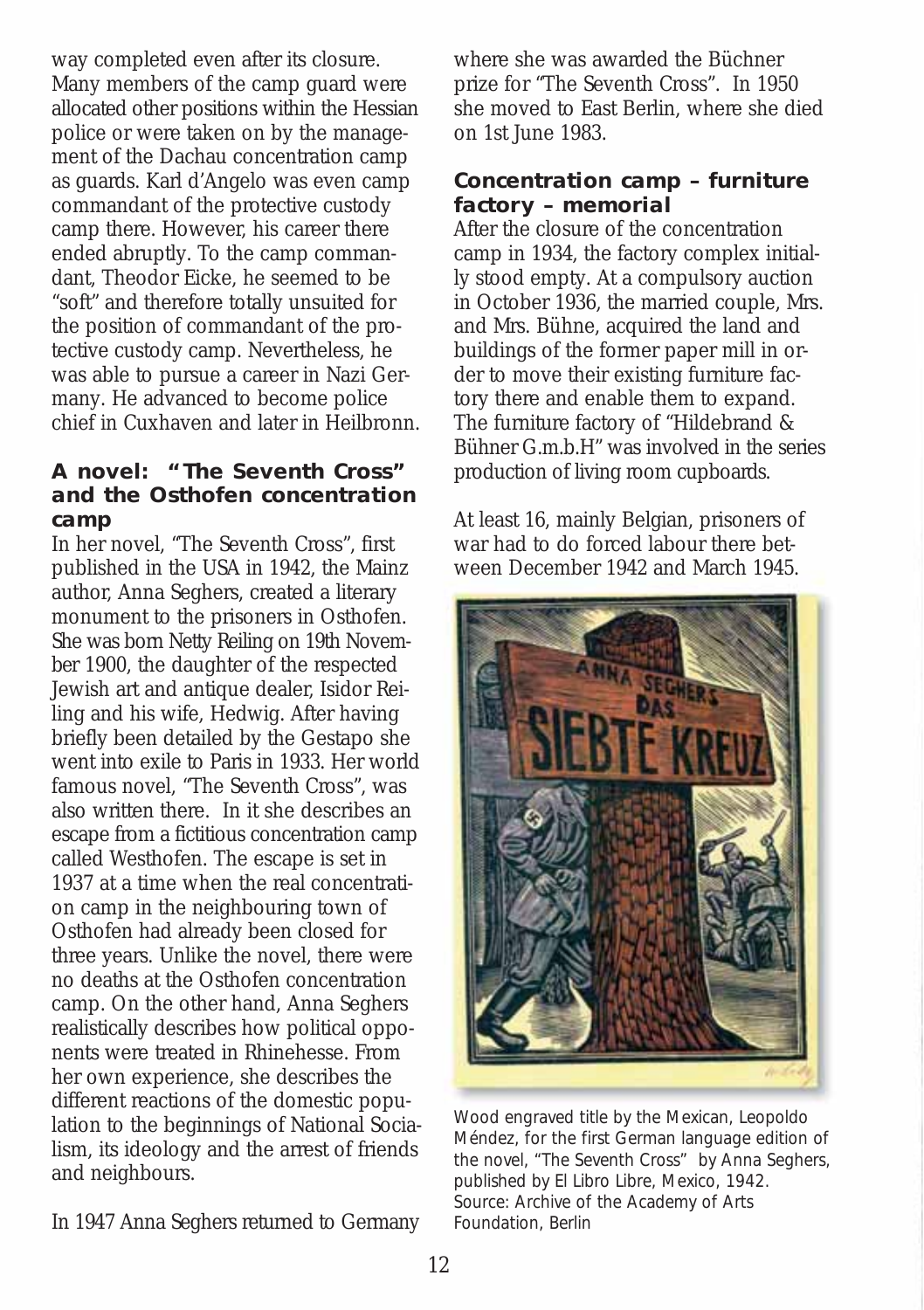In 1976 Hildebrand & Bühner went bankrupt. The land and buildings were rented out and used by a plastics recycling company amongst others. The fabric of the buildings became more and more dilapidated. The history of the place as a concentration camp was suppressed and forgotten. Only with considerable effort was it finally possible to clear the rubble and reveal the history.

The first to get involved were former prisoners. In 1972 they established a camp association under the leadership of Karl Schreiber from Bickenbach and with the participation of the "Union of Persecutees of the Nazi Regime / Antifascist league" [VVN/BdA]. They initiated the first commemorative ceremonies on site and managed to get permission for a commemorative plaque to be mounted on a outer wall in 1978. In 1979 the first publication about the Osthofen concentration camp appeared, published by the former Buchenwald inmate, Paul Grünewald. At the beginning of the 80s, other comradesin-arms joined in: the Youth Wing of the German Federation of Trade Unions (DGB) organised three peace trips to Osthofen and the Association for the environment and nature conservation (BUND) petitioned for the building to be scheduled as an ancient monument.

din ja lahat shi lahat ja ja ja ja ja ja ja ja ja ja ja ja ja **Confensionerte | 1 mars** tanens .

*Emilion Leon Thiry, one of the Belgian POWs Source: Ceges-Soma, Brussels*

In 1986 under the central control of the Deutscher Zweig des Christlichen Friedensdienstes e.V. [German branch of Youth Action for Peace], based in Frankfurt, together with the Rhineland-Palatinate branch of the DGB, the Association of former camp inmates and the VVN/BdA Rhineland-Palatinate, the "Association for the promotion of the Osthofen project", was founded, which further advanced the idea of a memorial. In 1988 the initial rooms were rented on the site and for the first time, a programme of continuous education was carried out. The Association also raised awareness amongst the

*The Hildebrand and Bühner furniture factory – photo from the 1950s. Source: private*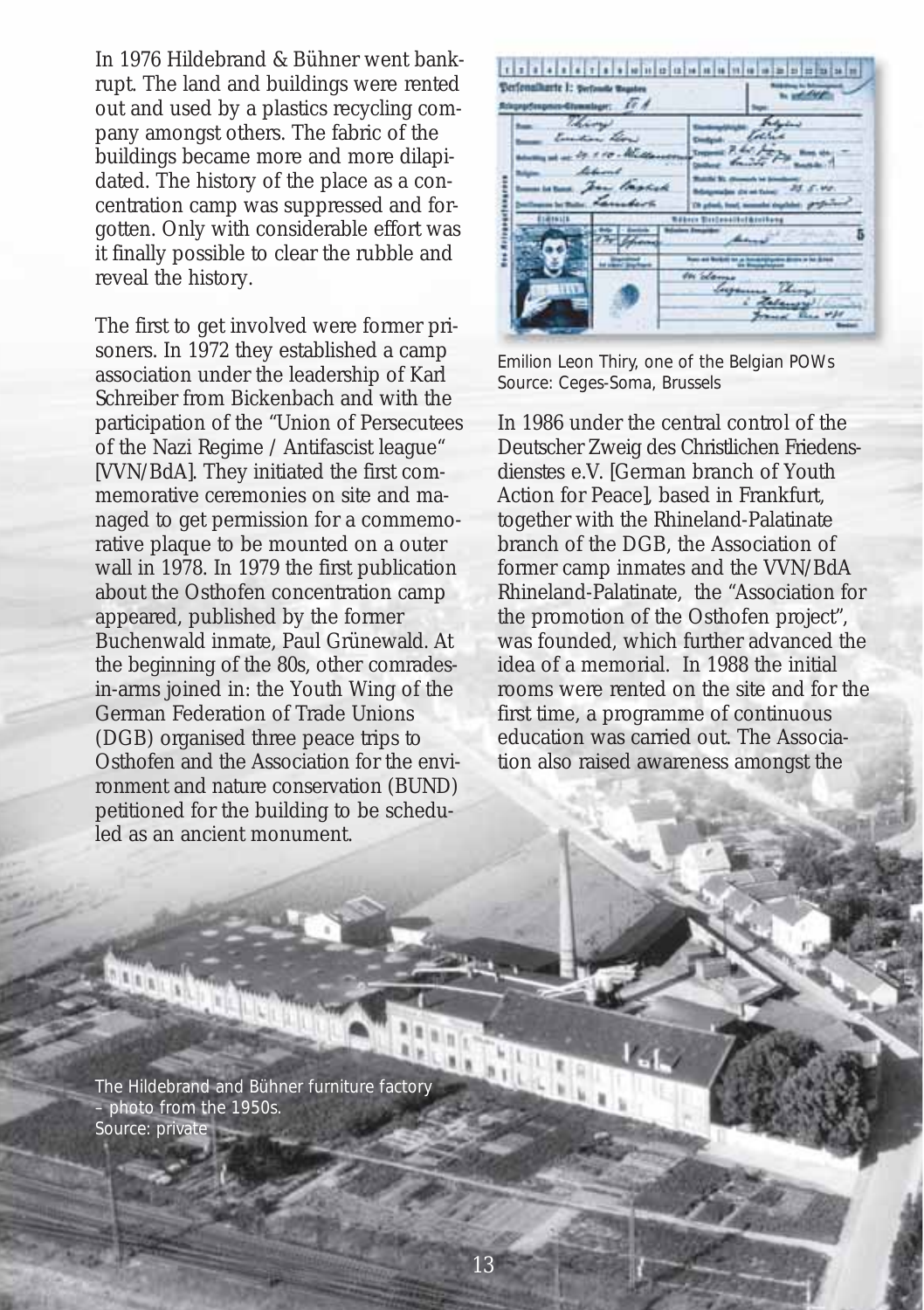

*Carl Schreiber, former prisoner and chairman of the Osthofen Concentration Camp Association, with the commemorative plaque that was fixed to the outer wall in 1978.*

public of the history of the former Osthofen concentration camp by putting on events, such as concerts, lectures, readings and art events.

In 1989 the building was classified as an ancient monument. In 1991 the state of Rhineland-Palatinate acquired the property with the aim of setting up a memorial there. The state government commissioned the Rhineland-Palatinate Centre for Political Education to deal with the content, which developed the memorial in co-operation with the Association. In 1996 an interim permanent exhibition was opened in the first rooms to be renovated.

Since 2002 the "Commemorative work" department and the Rhineland-Palatinate Centre for National Socialist Documentation of the Centre for Political Education have been based at the memorial. With the opening of the permanent exhibition, "Persecution and resistance" in Rhineland-Palatinate 1933-1945", in May 2004, the development of the Osthofen concentration camp memorial was complete.

*One of a total of three peace trips to Osthofen by the Youth Wing of the DGB and the Association of Former Inmates of the Osthofen Concentration Camp.* 

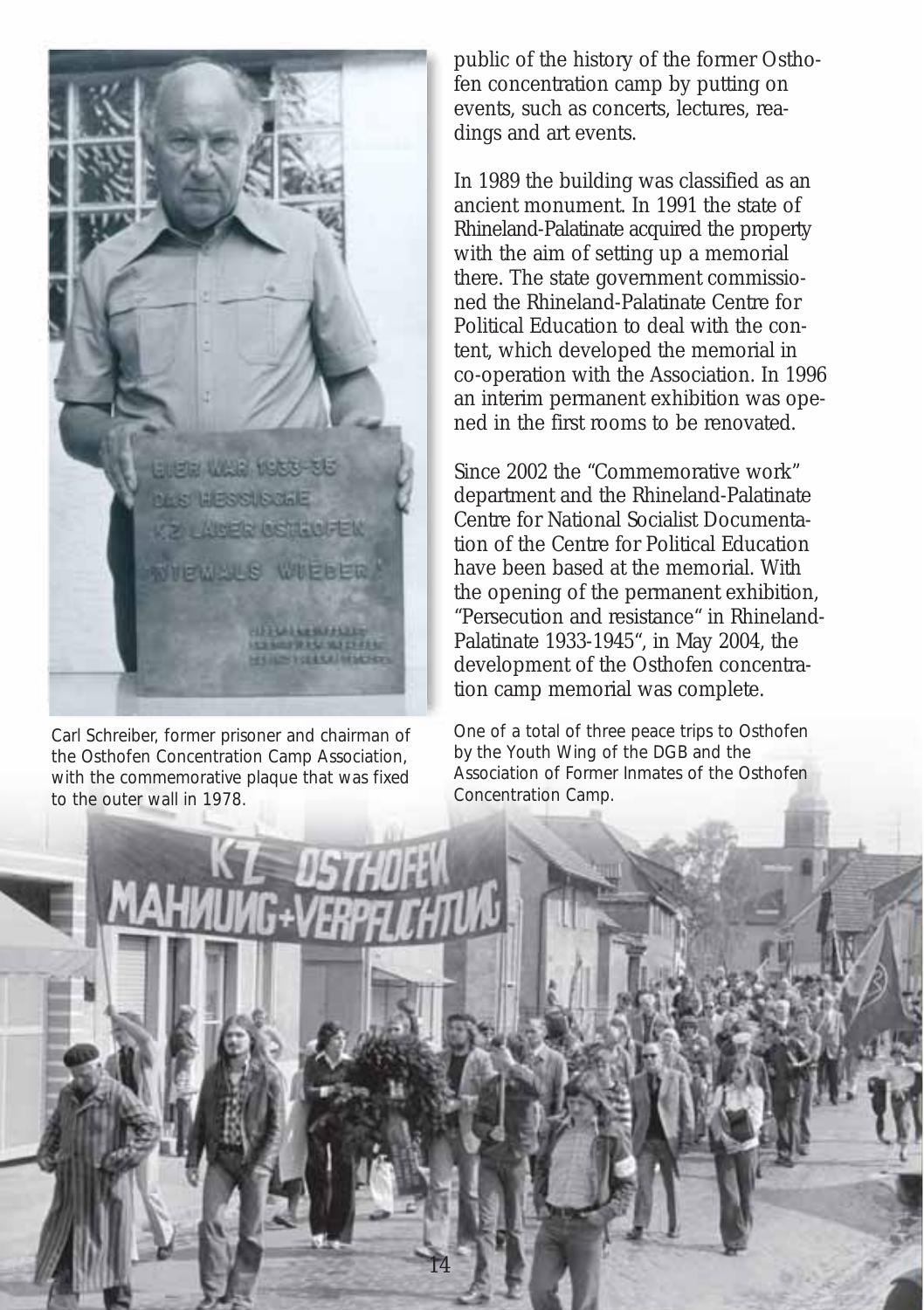Today, the Rhineland-Palatinate Centre for Political Education and the Osthofen Project Association work hand in hand there.

# **The permanent exhibition, "Persecution and Resistance in the Rhineland-Palatinate, 1933-1945"**

At the centre of the exhibition are the two concentration camps of Osthofen and Hinzert. From 1939 to 1945 the latter was situated 30 km from Trier. The exhibition also focuses on the subject of "Persecution and Resistance" in the territory of today's Rhineland-Palatinate. The exhibition provides numerous biographical and geographical-regional features. The collected material handed down from contemporary witnesses, their personal life stories and documents play an important part. Individual biographical information about persecuted individuals illustrates to visitors the merciless national socialist terror. The careers of perpetrators from the region are also presented by means of brief biographies.

The exhibition is made up of information plaques with a large number of written and picture documents. Biographical testimonies of victims of the concentration camps and the individuals persecuted by the national socialists are accommodated in display cabinets with pull-out drawers. Films about the national socialist period in Rhineland-Palatinate, which depict the events in Osthofen, Hinzert and other towns in Rhineland-Palatinate, are shown on three large screens in their overall historical context, during the years 1933 to 1945. Special listening points provide additional information.

One room is dedicated to the novel, "The Seventh Cross", by Anna Seghers and to the biography of the author. In a special map room, interactive maps of national socialist history in our region, of the concentration camp system and of the camps in Osthofen and Hinzert can be called up.

# **Collecting – Researching – Bringing together: Employment opportunities at the Osthofen concentration camp memorial**

The Rhineland-Palatinate Centre for National Socialist Documentation at the Osthofen concentration camp memorial serves as a place of remembrance, documentation and research, as well as providing an educational insight into the national socialist period for the state of Rhine-

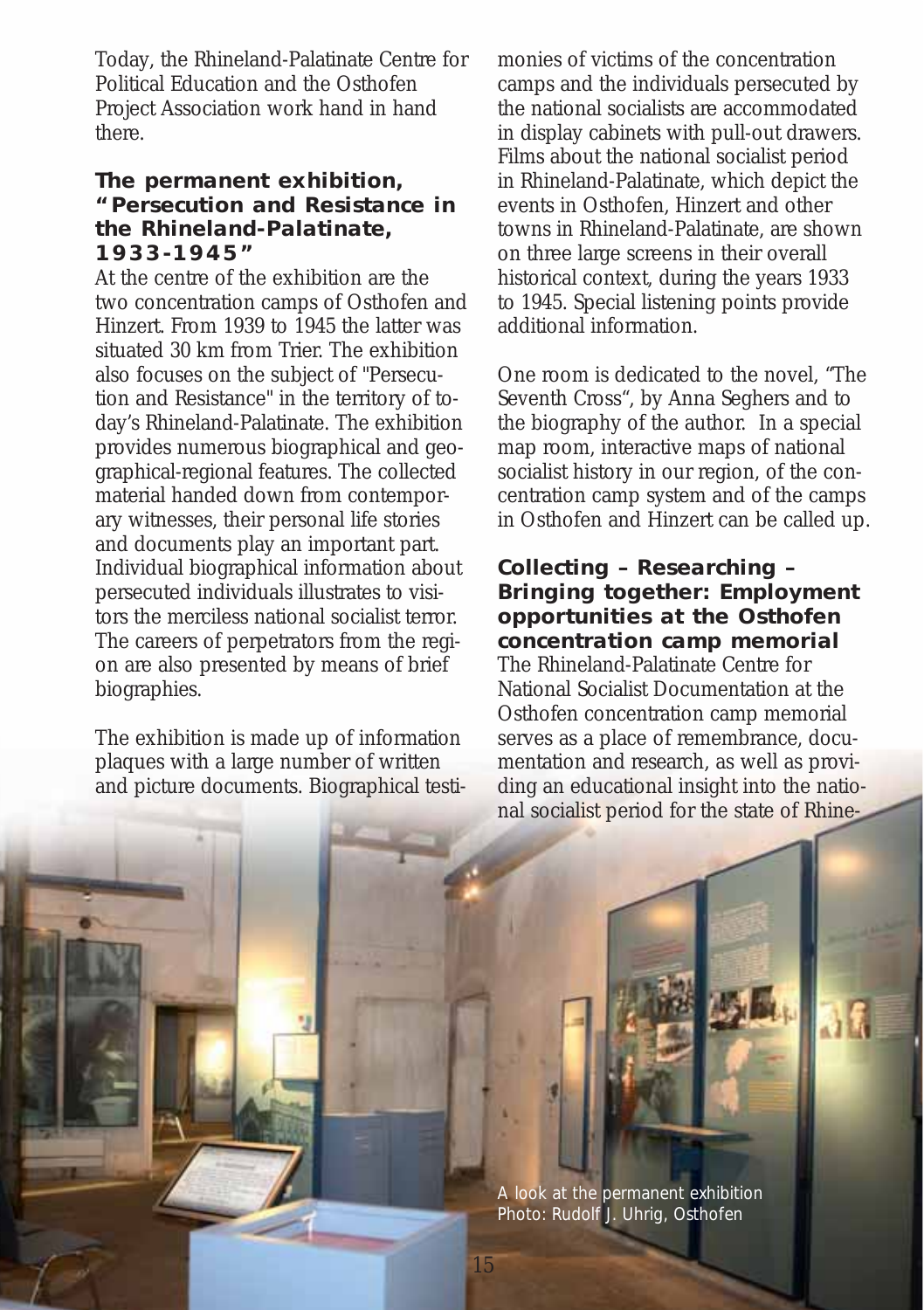land-Palatinate. These functions are of mutual influence. The documentation on the national socialist period in Rhineland-Palatinate is not limited to the two concentration camps of Osthofen and Hinzert. It also covers other regions in the state and is devoted to topics, which are of importance to the regional history during the national socialist period, independently of the concentration camp system.

As the documents concerning the two concentration camps have been largely destroyed or scattered amongst various archives in Germany – and with respect to the Special Hinzert SS camp also amongst foreign archives – obtaining replacement documentation on the two former concentration camps is one of the main tasks facing the documentation department. A further focus of the collection is the national socialist period in today's Rhineland-Palatinate. Apart from the documentary material, a wide variety of media are included in the collection. All collections can be researched in databases and can be inspected in the reading room by prior appointment. A library containing almost 4000 titles on various aspects of National Socialism in the regions of Rhineland-Palatinate can likewise be used.

One of the most important tasks of the Centre for National Socialist Documentation is to stimulate and co-ordinate regional research into the national socialist period in our state and support this by providing a wide variety of material. The National Socialist Documentation Centre therefore has a primary service function for schools and universities, as well as for historians, who are dedicated to local and regional research into National Socialism.

"One visit here replaces ten hours of history lessons" according to one teacher following a visit to the Osthofen concentration camp memorial with his class 10. For many pupils learning at an "authentic location" is a vital experience. The Osthofen concentration camp memorial provides various opportunities for this; during a guided tour (lasting approx. 2.5 – 3 hours) the history of the Osthofen concentration camp is explained to the visitors by a media-aided talk, a guide through the site and a tour of the permanent exhibition. For more in-depth work, project days are offered, which facilitate learning by discovery and are intended to help gain insights into the structures of National Socialism and the persons involved. Documents from the National Socialist Documentation Centre can be opened up

*The grand-daughter, great-granddaughter and great-great-grandson of the former prisoner, Moritz Marx from Flonheim, research his fate at the Rhineland-Palatinate Centre for National Socialist Documentation.*

16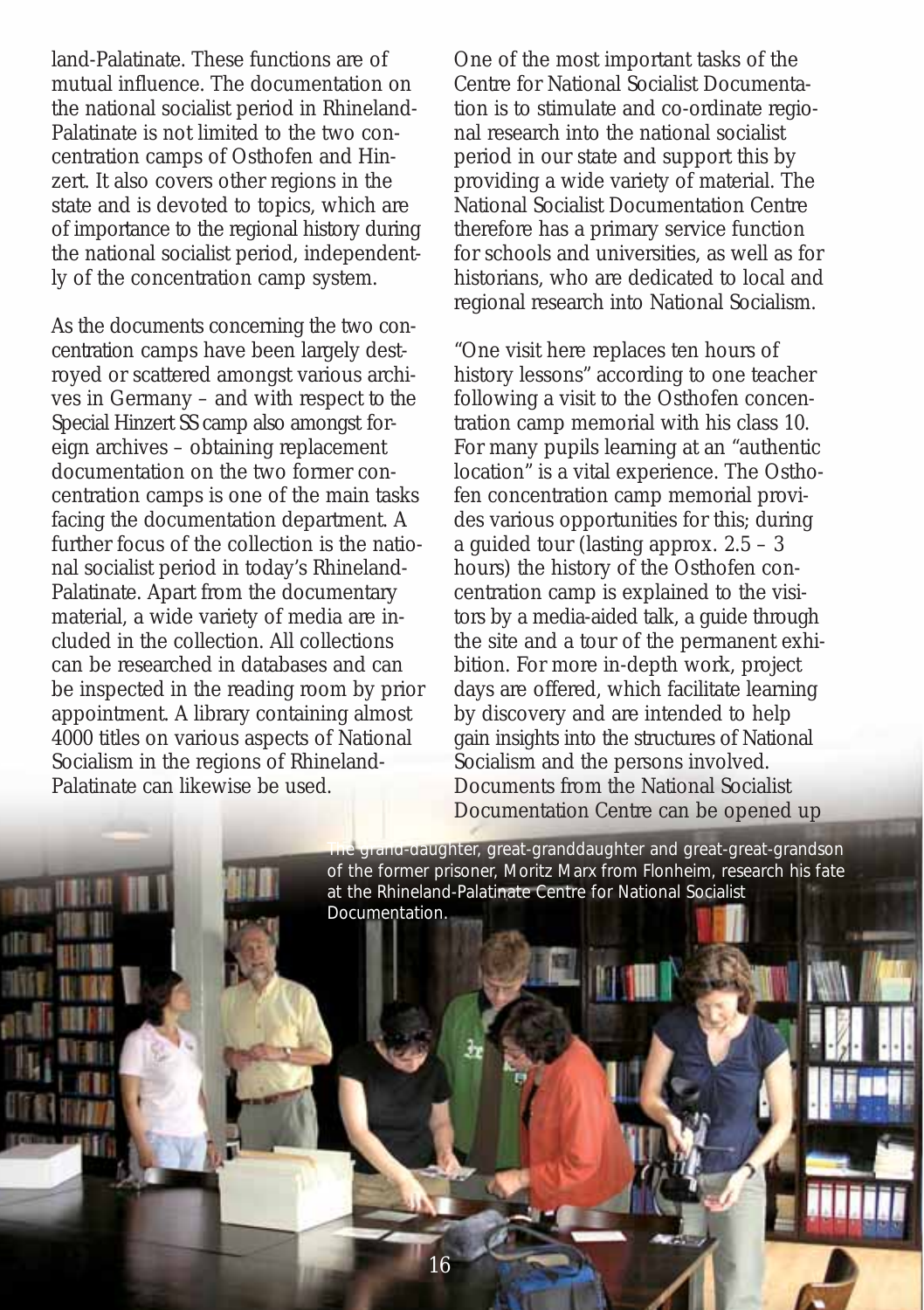by the pupils independently under supervision. In this way an in-depth debate about the complex subjects is also encouraged with regard to issues of the present day and the future. The memorial does not offer any firmly prescribed programmes but develops an individual programme in co-operation with teachers and pupils, which takes account of the interests of the group. Different methods are offered, ranging from working with archive material, films and photographs, writing workshops and role play through to creative painting and designing.

For educational work, four seminar rooms with appropriate conference facilities are available. Even for individual visitors, the memorial offers the possibility of in-depth study of the history of the Osthofen concentration camp. Six text panels on the site provide the visitor with information on the happenings and importance of the individual sites for the history of the camp. In addition to the permanent exhibition, individual visitors can also call up additional information about the National Socialist period in Rhineland-Palatinate at the six computer workstations at the "in-depth study station". The permanent exhibition



is supplemented by temporary, alternating exhibitions on the various aspects of the National Socialist period.

#### **Art at the memorial**

The art works to be found on the premises of the Osthofen concentration camp memorial offer completely different access to the subject-matter. Even without speci-



*"Die Grube" (the Pit) installation by the artist, Fee Fleck*

fic, prior historical knowledge, they enable the site of the former concentration camp to be something that can be experienced and touched. The focal point of the art at the Osthofen concentration camp memorial is the sculpture. As early as 1990, even before the site was renovated and the present memorial set up, the Frankfurt artist, Friedhelm Welge, worked for several weeks at the memorial and, amongst other things, created the sculpture "Sich Windender" (writhing man), which can now be seen at the memorial site.

In the rear section of the hall, where prisoners were accommodated in 1933/34, there is now the artistic installation, "Die Grube" [the Pit] by the Mainz artist Fee Fleck. Here, the artist reappraised the events at Bjelaja-Zerkow in the Ukraine. There, in August 1941, at the rear of the 6th Army, the Jewish inhabitants were shot by Special SS squad 4a and buried in shallow pits. Roughly 90 Jewish children were left without parents and without means of support in an empty building. *Pupils in the exhibition.*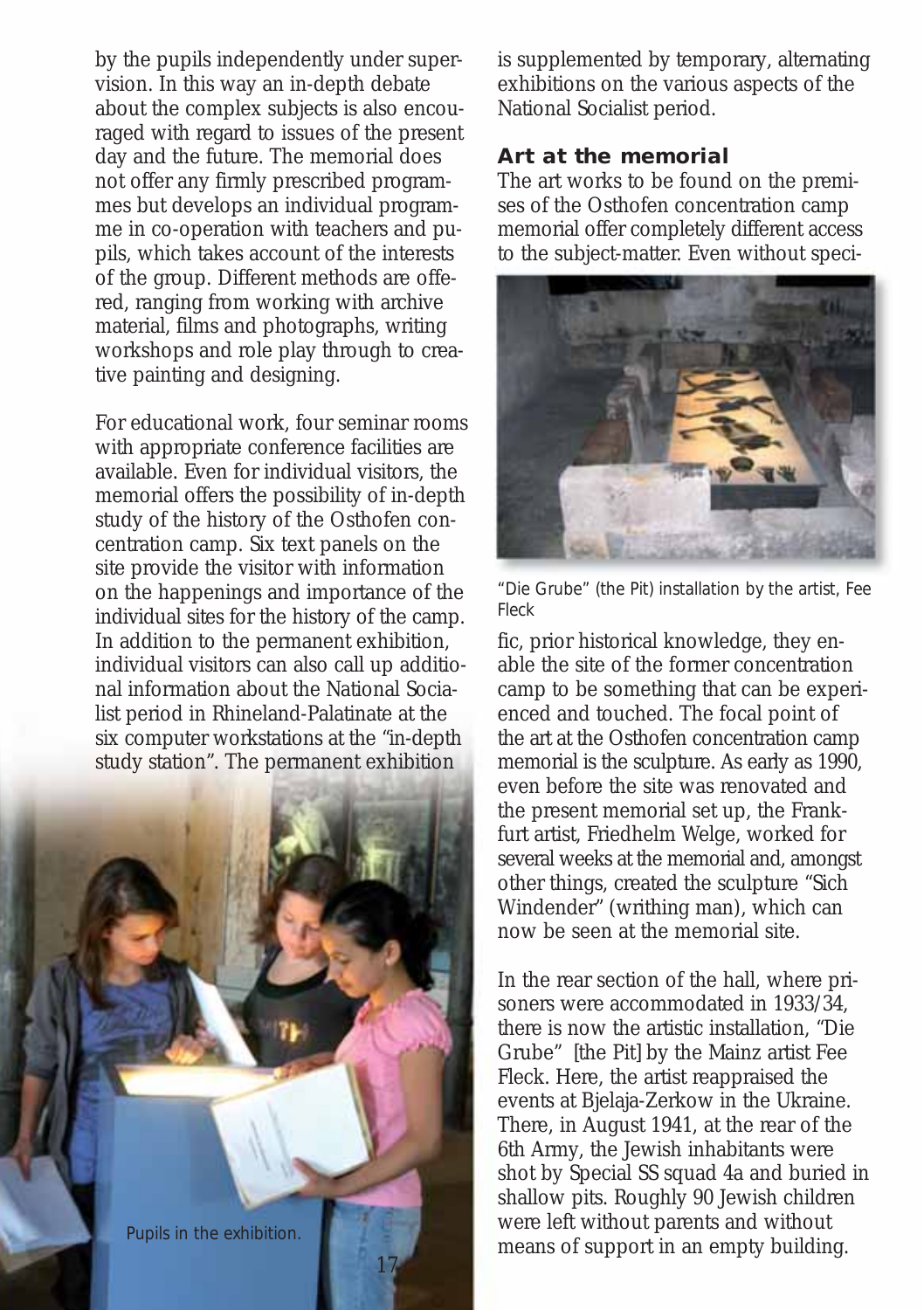Their whimpering could be heard day and night. An attempt to rescue them failed and so the children, with the approval of the Wehrmacht, were also shot by the SS. The lighting effects, combined with a tape recorded sequence of a witness statement of the goings-on in Bjelaja-Zerkow impressively document the dreadful scale of the National Socialist terror.

In the summer of 2000 at the initiative of the Association and with the help of financial assistance from the Regional Centre for Political Education, the Sculpture Symposium, "Künstler gegen Gewalt" [Artists against violence] was held on the memorial site. The sculptors, Hans-Otto Lohrengel, Bernhard Mathäss, Peter Schilling, Achim Ribbeck and Bernd Kleffel worked for five weeks on five blocks of stone right next to the hall in which the prisoners had to live at the time it was a concentration camp.

*Each sculptor interpreted the set subject of "Violence" in his own way and gave form to the impressions that the place made on him. Almost 2000 people visited the memorial during this period and even today, the five sculptures are a particular attraction when doing a tour of the memorial* 

*site*



*About his work, the artist Friedhelm Welge says that it represents both the prisoner, who wants to escape from his suffering, as well as the contemporary, who does not want to know (then or now) and who turns away. However, both fail.* 

18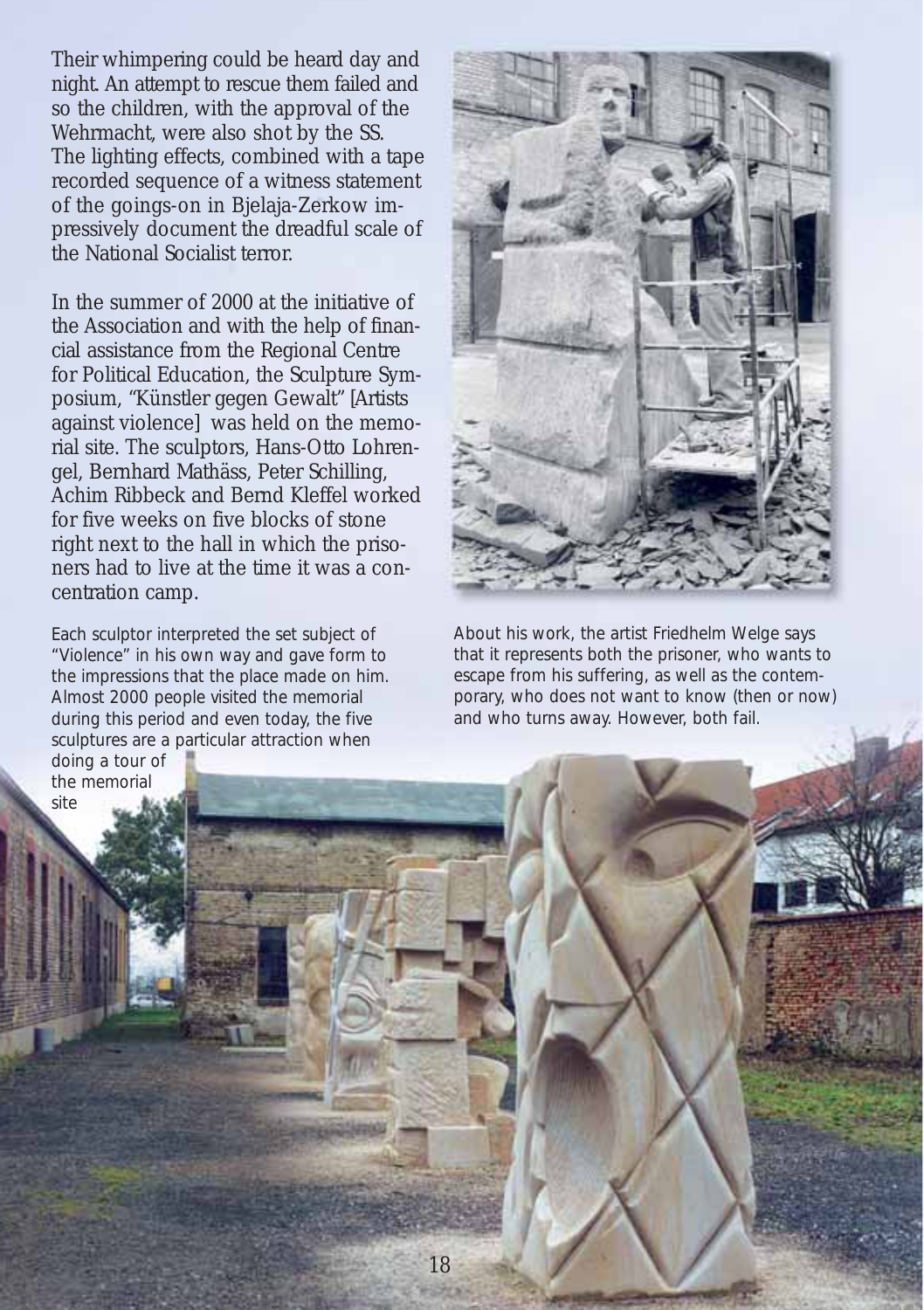**Text:** Angelika Arenz-Morch, Martina Ruppert-Kelly, Landeszentrale für politische Bildung Rheinland-Pfalz [Rhineland-Palatinate Regional Centre for Political Education], 1st edition Osthofen 2010

**Project management:** Dr. Dieter Schiffmann, Direktor der Landeszentrale für politische Bildung Rheinland-Pfalz

**List of illustrations:** The rights to the photographs reproduced, unless otherwise indicated, remain with the Rhineland-Palatinate Centre for National Socialist Documentation/Osthofen Concentration Camp Memorial.

**Translation:** Übersetzer-Gemeinschaft Sternheimer, Mannheim

#### **Further literature /materials: (selection)**

• Am Anfang stand die Gewalt. In the beginning was violence. Das Konzentrationslager Osthofen 1933/34. Ein Dokumentarfilm. (29 Min.), Sprache: deutsch und englisch. Hrsg. von der Landeszentrale für politische Bildung Rheinland-Pfalz. Mainz 2008. (als DVD erhältlich)

• Arenz-Morch, Angelika: Das Konzentrationslager Osthofen 1933/34. In: Die Zeit des Nationalsozialismus in Rheinland-Pfalz. Band 2: "Für die Außenwelt seid Ihr tot!". Hrsg. v. Hans-Georg Meyer und Hans Berkessel. Mainz 2000, S. 32-51.

• Fachinger, Heribert: Leben und Alltag in einem frühen Konzentrationslager im Spiegel von Häftlingsberichten und Erinnerungen. In: Die Zeit des Nationalsozialismus in Rheinland-Pfalz. Band 2: "Für die Außenwelt seid Ihr tot!". Hrsg. v. Hans-Georg Meyer und Hans Berkessel. Mainz 2000, S. 80-90.

• Gedenkstättenarbeit und Schule in Rheinland-Pfalz. Die Gedenkstätten Osthofen, Hinzert und Hadamar und ihre Angebote für Schulen. Hrsg. v. Pädagogischen Zentrum Rheinland-Pfalz. Bad Kreuznach 2009 (PZ-Information 13/2009).

• Meyer, Hans-Georg/Roth, Kerstin: Zentrale Staatliche Einrichtung des Landes Hessen: Das Konzentrationslager Osthofen.

In: Wolfgang Benz/Barbara Distel (Hrsg.): Instrumentarium der Macht. Frühe Konzentrationslager 1933 – 1937. Berlin 2003, S. 189 – 219.

• NS-Dokumentationszentrum Rheinland-Pfalz. Gedenkstätte KZ Osthofen. Kurzinformation für den Besuch der Gedenkstätte und der Ausstellung (Flyer). Hrsg. v. der Landeszentrale für politische Bildung Rheinland-Pfalz. Mainz 2005.

• Ruppert-Kelly, Martina: Das Projekt Osthofen. Der schwierige Weg zur Gedenkstätte.

Hrsg. v. Förderverein Projekt Osthofen. Osthofen 2004.

• Verfolgung und Widerstand in Rheinland-Pfalz 1933 – 1945. Bd. 1: Gedenkstätte KZ Osthofen – Ausstellungskatalog. Hrsg. v. der Landeszentrale für politische Bildung Rheinland-Pfalz. Mainz 2008.

• Vor 75 Jahren: "Am Anfang stand die Gewalt…" Gedenkveranstaltung zur Erinnerung an die Errichtung des Konzentrationslagers Osthofen. Dokumentation. Gedenkarbeit in Rheinland-Pfalz 4. Hrsg. v. der Landeszentrale für politische Bildung Rheinland-Pfalz. Mainz 2008.